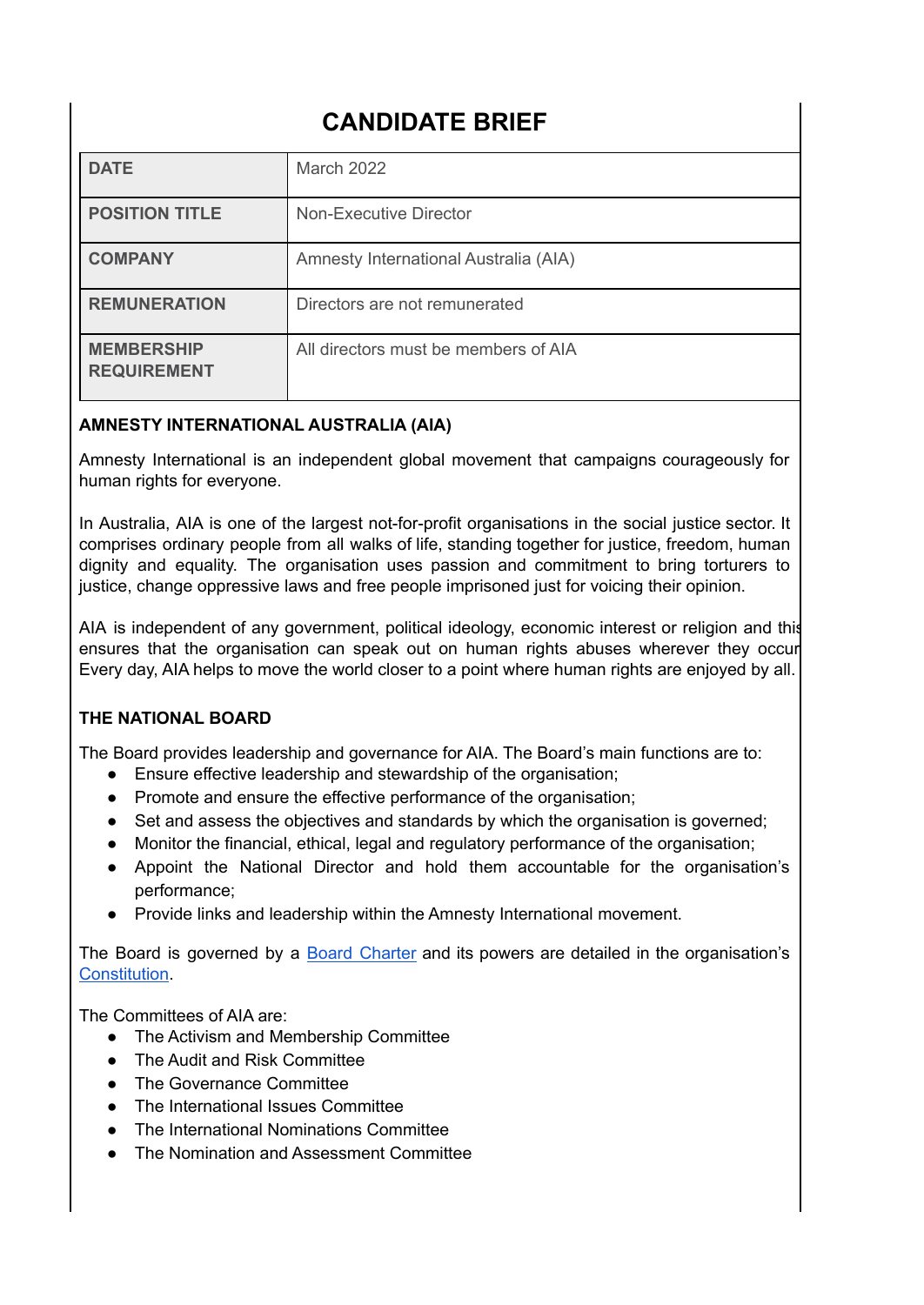# **BOARD COMPOSITION**

The Board can have a maximum of **nine** directors who are identified and elected according to a set of capabilities, attributes and diversity as detailed in the AIA National Board [Attributes](https://www.amnesty.org.au/wp-content/uploads/2022/03/National-Board-Attributes-Statement-2022.pdf) [Statement](https://www.amnesty.org.au/wp-content/uploads/2022/03/National-Board-Attributes-Statement-2022.pdf).

**Seven** directors are elected by the members in General Meeting and up **two** additional directors can be appointed by the Board. The current composition of the Board is as follows:

### **Mario Santos, Chair**

Mario has been an Amnesty activist since 2000. He holds a Masters of Human Rights Law and has 20 years of commercial and senior management experience. He joined the Board in 2018 and became Chair in early 2020. Mario's term ends at the 2022 AGM.

#### **Gabe Kavanagh, Director**

Gabe has been on the Board since 2011 and an Amnesty activist since 2004. Gabe formerly chaired the Board up until early 2020. Gabe works at the Health Services Union and holds a Bachelor of International Studies and Juris Doctor**.** Gabe's term ends at the 2022 AGM.

#### **Lisa Annese, Director**

Lisa is the CEO of Diversity Council Australia and was named by AFR as one of Australia's 100 Women of Influence. She is also the recipient of a public centenary medal for her work on gender equality. Lisa's term ends at the 2022 AGM.

#### **Michael Dundon, Director**

Michael is Executive Consultant at Aware Super. He is a qualified Chartered Accountant with extensive experience in governance, finance and risk management. He chairs the Audit and Risk Committee.

## **Saras Suresh Kumar, Director**

Saras has held leadership positions in the SA/NT region since 2013. She works in the environmental movement as a company director and staff for the social enterprise Conservation Management. She chairs the Activism and Membership Committee.

#### **Cassandra Seery, Director**

Cassandra joined the Board in 2020 and began her journey with Amnesty in 2014. She is an experienced legal and social policy professional specialising in Indigenous and children's rights.

## **Ajoy Ghosh, Director**

Ajoy is a Chief Information Security Officer and digital forensics expert and lecturer, advising on the governance of emerging technologies such as cyber security, cloud, big data and artificial intelligence.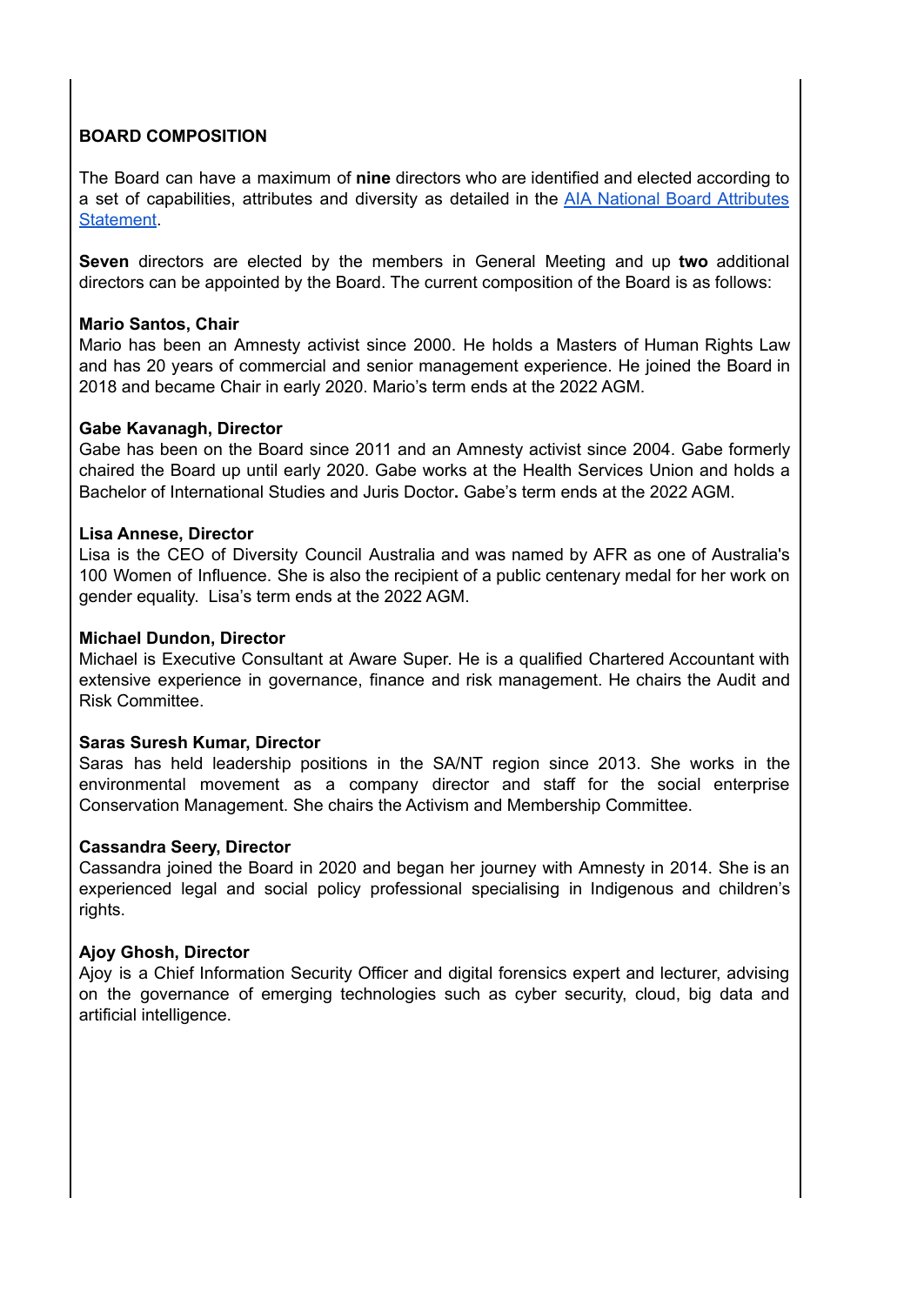# **CANDIDATES NOMINATING FOR ELECTION AS DIRECTORS AT THE ANNUAL GENERAL MEETING ON 4 JUNE 2022**

This year there are **three** directors to be elected, all in Class I for a term of three years.

To ensure the right mix of knowledge and experience on the National Board the Nomination and Assessment Committee (NAC) is seeking candidates who satisfy the capabilities, attributes and diversity of our National Board Attributes Statement.

The National Board has indicated that it particularly needs directors with the following skills or attributes - with the most important areas at the top of the list:

- Fundraising
- Financial Performance
- Expertise at a Senior Level
- AIA or AI experience
- Strategy, Planning and Evaluation
- Activism
- Governance
- Financial Literacy
- Membership

The nomination approach will involve:

- 1. Completion of the Word document which includes a self-assessment against the attributes statement, available on our [website](https://www.amnesty.org.au/how-it-works/how-were-run/our-people-2/)
- 2. Submission of a resume see the resume guide available on our [website](https://www.amnesty.org.au/how-it-works/how-were-run/our-people-2/)
- 3. Submission of a nomination online form, available on our [website](https://www.amnesty.org.au/how-it-works/how-were-run/our-people-2/)

## *Important - Please note:*

- *● After the close of nominations, we will publish your name on our website.*
- *● Your self-assessment will be shared with General Meeting Voters prior to the AGM.*
- *● Your contact details will not be shared with anyone.*
- *● We are required to release the voting counts available to any member who asks after the AGM.*

Upon receipt of nominations the NAC's assessment of candidates will involve:

- video interviewing
- reference checking

An assessment of nominations by the NAC will be conducted and put to General Meeting Voters ahead of the Annual General Meeting on 4 June 2022.

Nominations open today for directors of the National Board and will remain open until **Friday 18 March 2022, 11.59pm AEDT**.